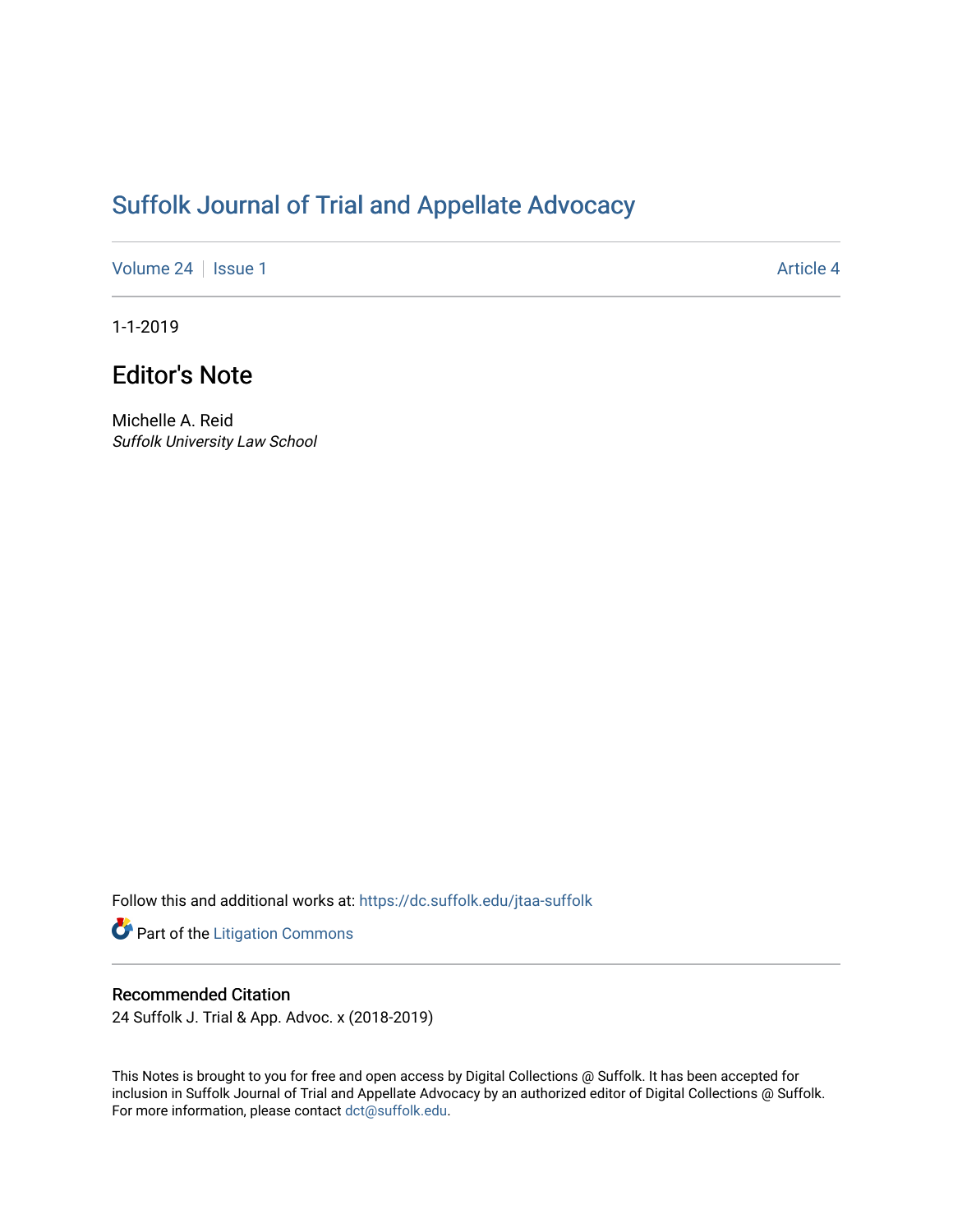#### EDITOR'S **NOTE**

### Dear Reader:

On behalf of the Suffolk University Law School Moot Court Honor Board, **I** am proud to present the first Issue in Volume XXIV of the *Suffolk Journal of Trial Appellate Advocacy.* This Issue contains one lead article and eight student-written pieces, each designed to be of practical use to lawyers and judges at the trial and appellate levels.

The Lead Article, *Reexamining the Admissibility of the Defendant's Noninculpatory Statements at Trial,* was written **by** Wes Porter, a practicing attorney, consultant, and former Professor of Law at the Golden Gate University School of Law and former Visiting Professor of Law at the University of Hawaii, William **S.** Richardson School of Law, where he taught Criminal Law, Criminal Procedure, Evidence, and trial skills courses. Attorney Porter explores the trial courts' treatment of a defendant's use of pretrial statements, addressing the constitutional considerations relating to the accused's ability to present a theory of defense, and offering discrete limitations on the defendant's use at trial of his non-inculpatory, pretrial statements. We are honored to have published a piece **by** an experienced litigator, who understands the intricacies of criminal law and can help influence the criminal justice system in a positive way.

The student-written pieces address topics that are of interest to members of the bar in Massachusetts and nationwide. The topics covered involve:

- \* an analysis of certain constitutional challenges brought **by** charter school opponents and the viability of future challenges to Massachusetts charter school law (Perry Gans);
- an analysis of contractual disputes between student-athletes and their universities, and the precedent created for future contractual claims of the same nature (Tyler Jordan);
- an empirical look at the terms of service of five of the largest U.S. internet-based companies, and a discussion of the disparity between the E.U.'s explicit prohibition on unfairness in offending terms of service clauses (Christopher LeBlanc);
- a discussion of the history of compulsory education laws and the role of the justice system in relation to truancy (Amanda McNelly);
- a discussion of sentencing statutes, and the deviation from federal sentencing guidelines and variation among states' sentencing laws (Ashley Walsh);
- an analysis of the United States District Court for the Eastern District of New York's classification and regulation of virtual currencies (Nicholas Fusco);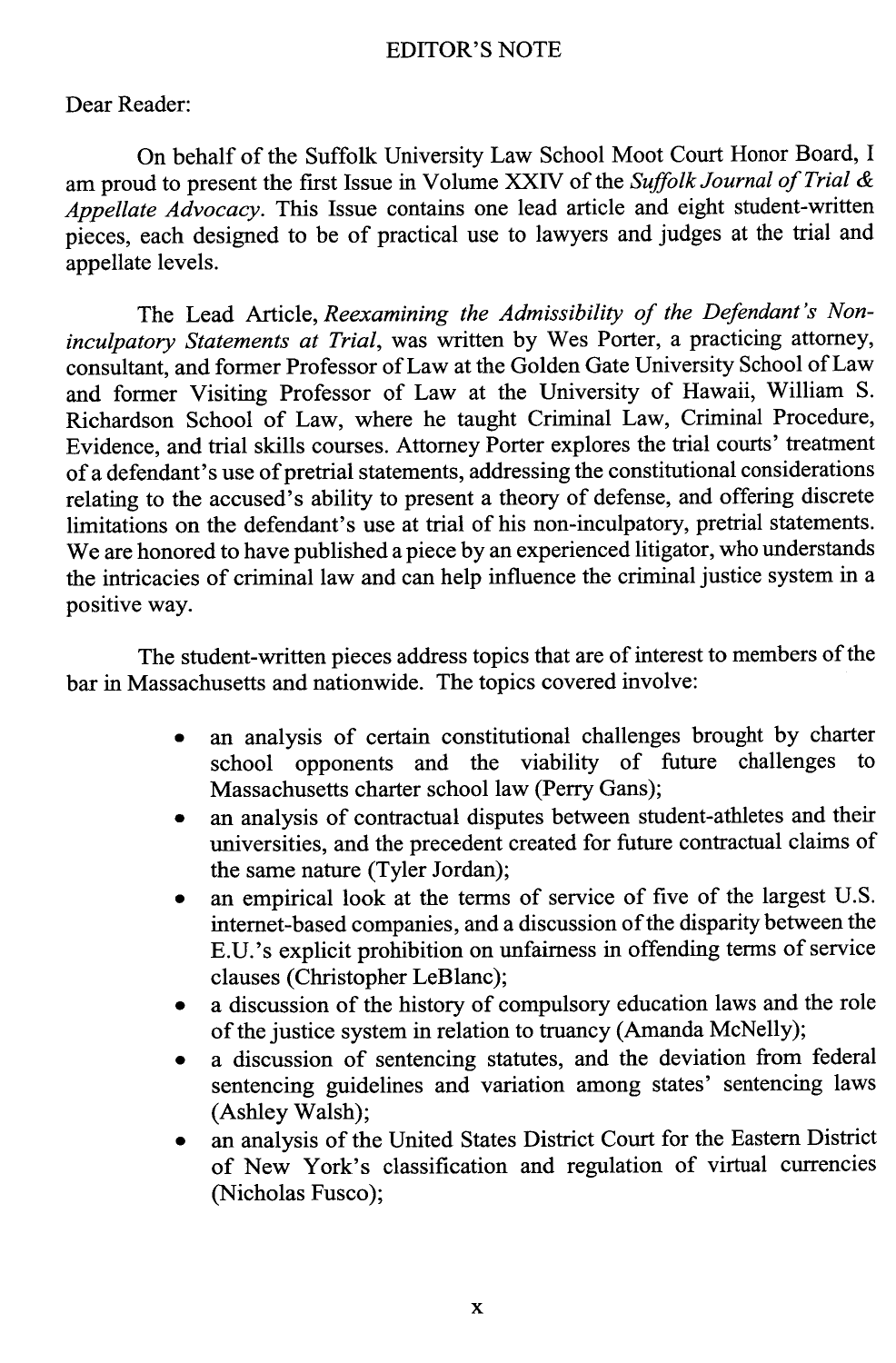- an analysis of the United States Supreme Court's view of excessive force under the Fourth Amendment and the protections of qualified immunity (Kevin Hennessey); and,
- an analysis of the Massachusetts' Supreme Judicial Court's interpretation of the Stored Communications Act, and a discussion of the intersection of privacy and family rights (Danielle Kohen).

**My** thanks and gratitude go out to the staff members of the Moot Court Honor Board who helped put this Issue together with noteworthy professionalism and dedication. Special thanks go out to our Executive Editor. Julianne Jeha whose Special thanks go out to our Executive Editor, Julianne Jeha, whose support and commitment is second to none, our Managing Editor, Anya Richard, who sought out and polished an exceptional lead article for publication in this Issue, and our Associate Managing Editor, Natalie Brough, who worked diligently to format this Issue into publishable quality. The Moot Court Honor Board is indebted to the entire Editorial Board for the tremendous amount of time and effort they devoted to this process. Finally, **I** would like to thank the Board's advisor, Professor Richard **G.** Pizzano, the Board's Staff Assistant, Janice Quinlan, and the Deans and Faculty of Suffolk University Law School for their continued support of the Moot Court Honor Board and *Suffolk Journal of Trial & Appellate Advocacy.*

Thank you for reading the first Issue in Volume **XXIV** of the *Suffolk Journal of Trial & Appellate Advocacy. I* am confident practitioners, professors, students, and judges will benefit from our scholarship. **My** best wishes in your endeavors and I hope you will find this Issue thought-provoking, relevant, and useful.

Sincerely,

Michelle **A.** Reid Editor-in-Chief